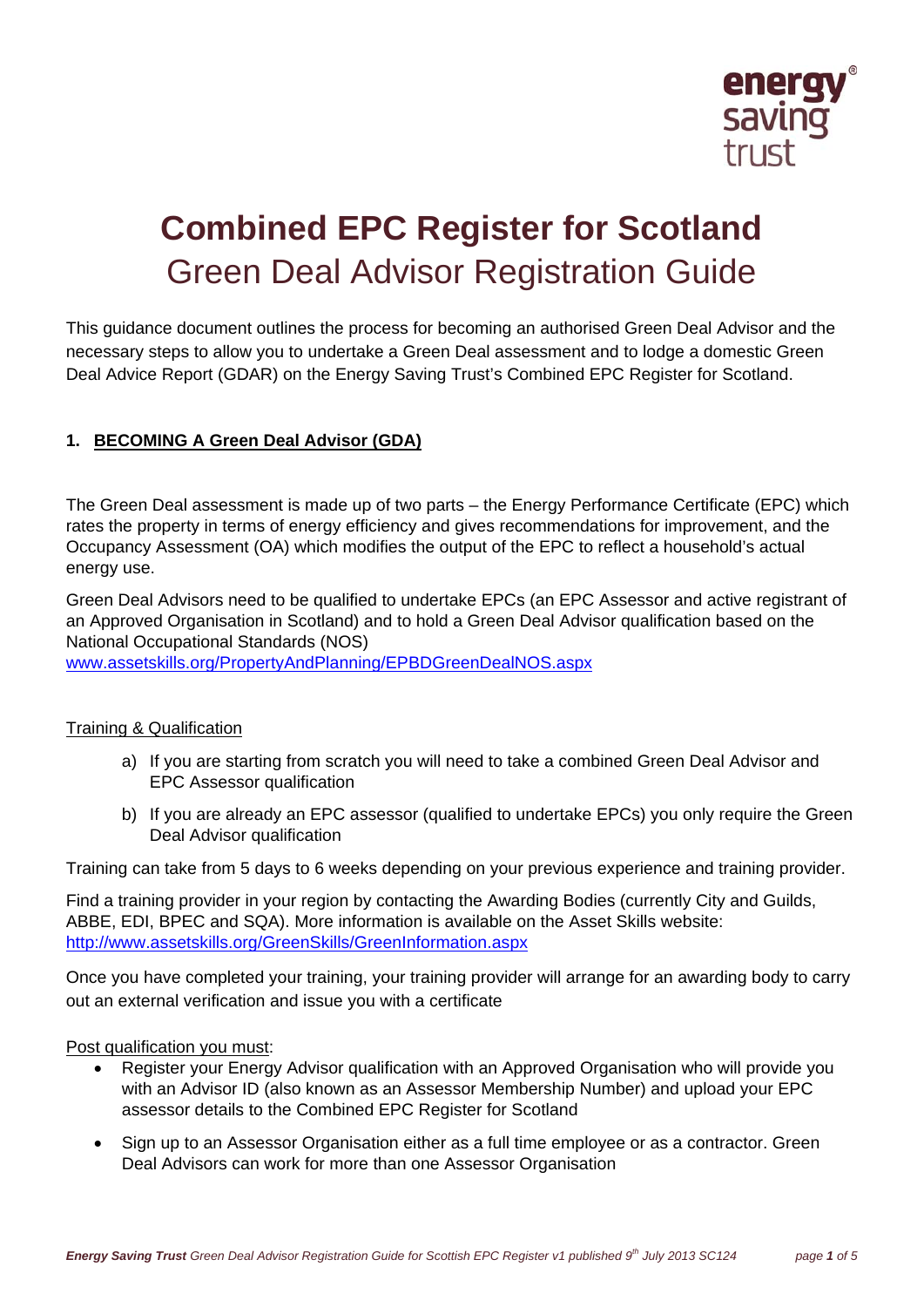Note: Green Deal Advisors are unable to work directly for themselves unless they are certified as a sole trader Assessor Organisation. This is because only Assessor Organisations are directly able to be certified by a Certification Body. The Certification Bodies perform a vital quality assurance role checking the quality of the each advisor by auditing their work and ensuring they are suitably qualified and up to date with CPD requirements.

# **2. MANDATORY STEPS ONCE QUALIFIED**

All Green Deal participants need to be registered with the Green Deal Oversight and Registration Body (ORB). The ORB's role includes maintaining a register (www.greendealorb.co.uk/assessors/assessorsearch) of authorised participants and monitoring adherence to the Code of Practice and Framework Regulations.

There is no direct route for Green Deal Advisors to register with the ORB – they must go through their Assessor Organisation and their Certification Body.

For your Certification Body to register you must ensure you have done the following:

- a) Provide your data to your Assessor Organisation. This will include your Advisor ID (Energy Assessor ID/EPC Assessor Membership Number) and a contact email address<sup>1</sup>.
- b) Ensure the Assessor Organisation gives you their Assessor Organisation ID. This Assessor Organisation ID is a certification ID issued to them by the Certification Body.

You will receive an email from the ORB to confirm that your authorisation is complete and the data they hold on you is accurate (note this data must be replicated for the final stage, the registration on the Scottish EPC Register). If you have any concerns about the progress of your authorisation with the ORB, you should discuss them with your Assessor Organisation.

#### **3. LODGING GREEN DEAL ADVICE REPORTS ON the Combined EPC Register for Scotland**

In order to lodge Green Deal Advice Reports as a Green Deal Advisor, you must also register for a Green Deal Advisor account on the Energy Saving Trust's Scottish EPC Register. Each Green Deal Advisor must do this for him/herself. The Energy Saving's Trust register is for Scotland only. You will not be able to lodge and retrieve data from the Scottish EPC Register using your Green Deal assessment software without the username and password you will receive after registering for your Green Deal Advisor account.

#### How to register:

Go to https://www.scottishepcregister.org.uk/Account/GreenDealRegistration where you will find the 'Green Deal Register User Account' registration screen. To create your account you must enter exactly the same information which your Certification Body provided to the ORB. This will be sent to you by the ORB once authorisation is complete. This includes:

- Advisor ID (the ID provided by your Approved Organisation as an EPC assessor)
- Certification ID (the ID for your Assessor Organisation)
- UserName decided by the advisor
- E-mail Address please ensure you enter this correctly as your password will be sent here
- First Name
- Surname

<sup>&</sup>lt;sup>1</sup> Please note that confirmation details will go through to this email address. Therefore if it is not one you have access to please ensure that you have made arrangements for the owner of that email account to forward the confirmation details when they arrive.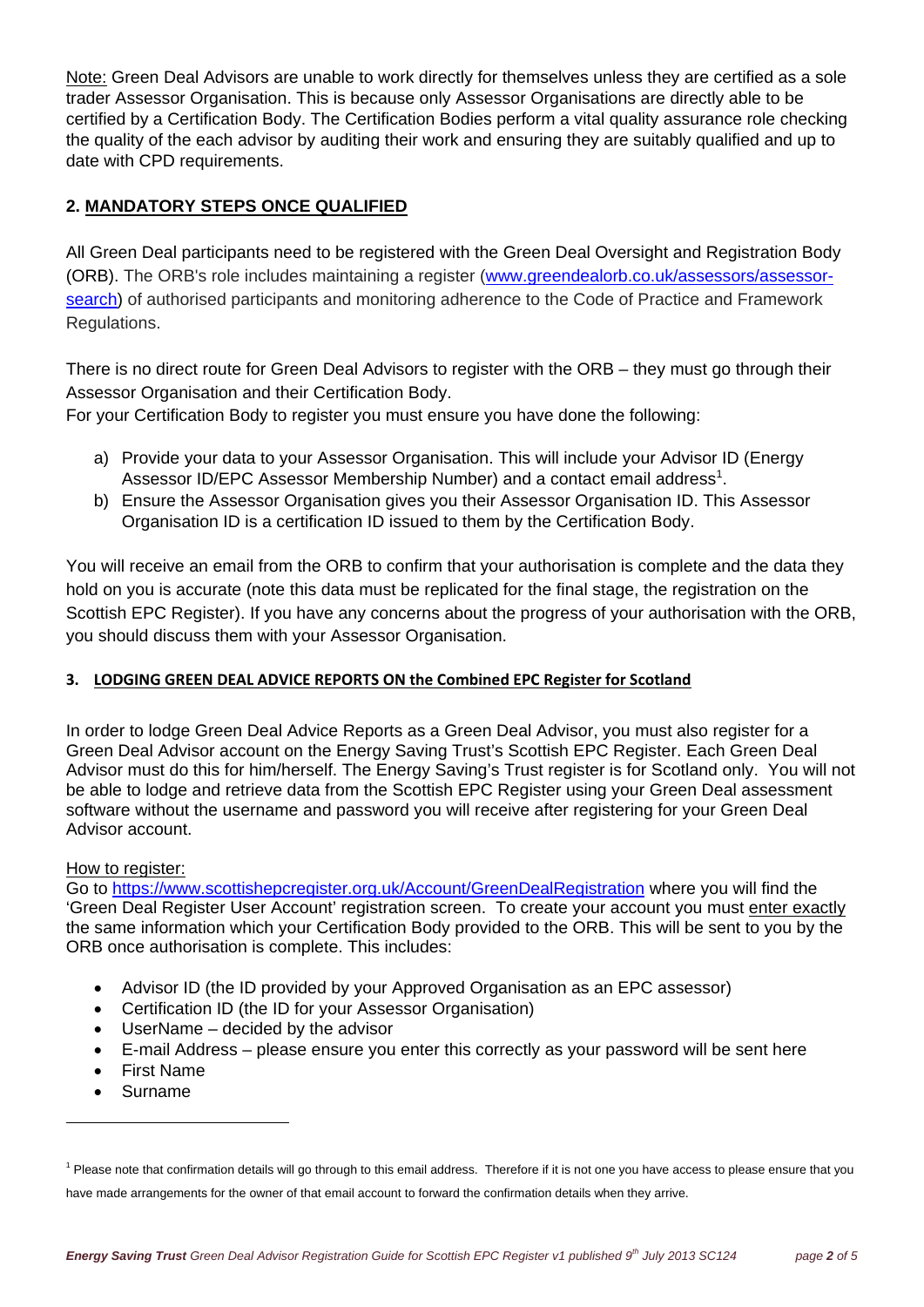Date of Birth

You will also be required to read and accept the terms and conditions before you can finalise the registration. The register verifies your Advisor ID and that you are registered as Green Deal Advisor to ensure only appropriate advisors are granted a User ID.

When your details are accepted you will receive an automated email from admin@est.org.uk containing your temporary password. Please note that your username is the username that you chose during the registration process and is not emailed to you. Therefore please ensure you keep a note of the username you created during the registration process. These user credentials will allow you to connect to the Scottish EPC register using your Green Deal assessment software. Please note that it does not provide access to the Scottish EPC Register web portal at www.scottishepcregister.org.uk. You can however use the web portal to change your password and check your Green Deal Advisor account details by logging into the Green Deal Advisor Login section at https://www.scottishepcregister.org.uk/Account/GreenDealLogin.

If registration is not successful an error will appear on the screen. You should then check that the data you provided was identical to that provided to the ORB (and confirmed to you by the ORB's authorisation email) and that your Approved Organisation scheme has updated the Scottish register with your EPC assessor details. If you are confident that neither of these issues are the reason, you should contact the Scottish EPC Register helpdesk at scottishepc@est.org.uk. Please advise in your email that you are trying to complete the Green Deal Registration process and supply the error message that you received during registration.

Please note that your username and password are individual to you as an advisor. The advisor is personally responsible for the usage made from their Green Deal Advisor account and under no circumstances should a Green Deal Advisor share their username and password with any other individual or organisation. The Energy Saving Trust reserves the right to withdraw or disable any Green Deal Advisor user account without prior warning if it believes that access is being abused or is not in accordance with Regulations, terms and conditions, or the law.

## 4. **OTHER POTENTIAL ISSUES**

#### Registering Multiple Accounts

- **ORB:** If you work for multiple Assessor Organisations, you will require multiple registrations with the ORB. This means that each of your Assessor Organisation(s) must complete Stage 2 of the process for you. (Note Assessor Organisation ID will vary but it is optional for Green Deal Advisors to have a separate Advisor ID for each Assessor Organisation they work for.)
- **EST:** Similarly you will require a separate log-in for each Advisor ID you are using to lodge Green Deal assessments.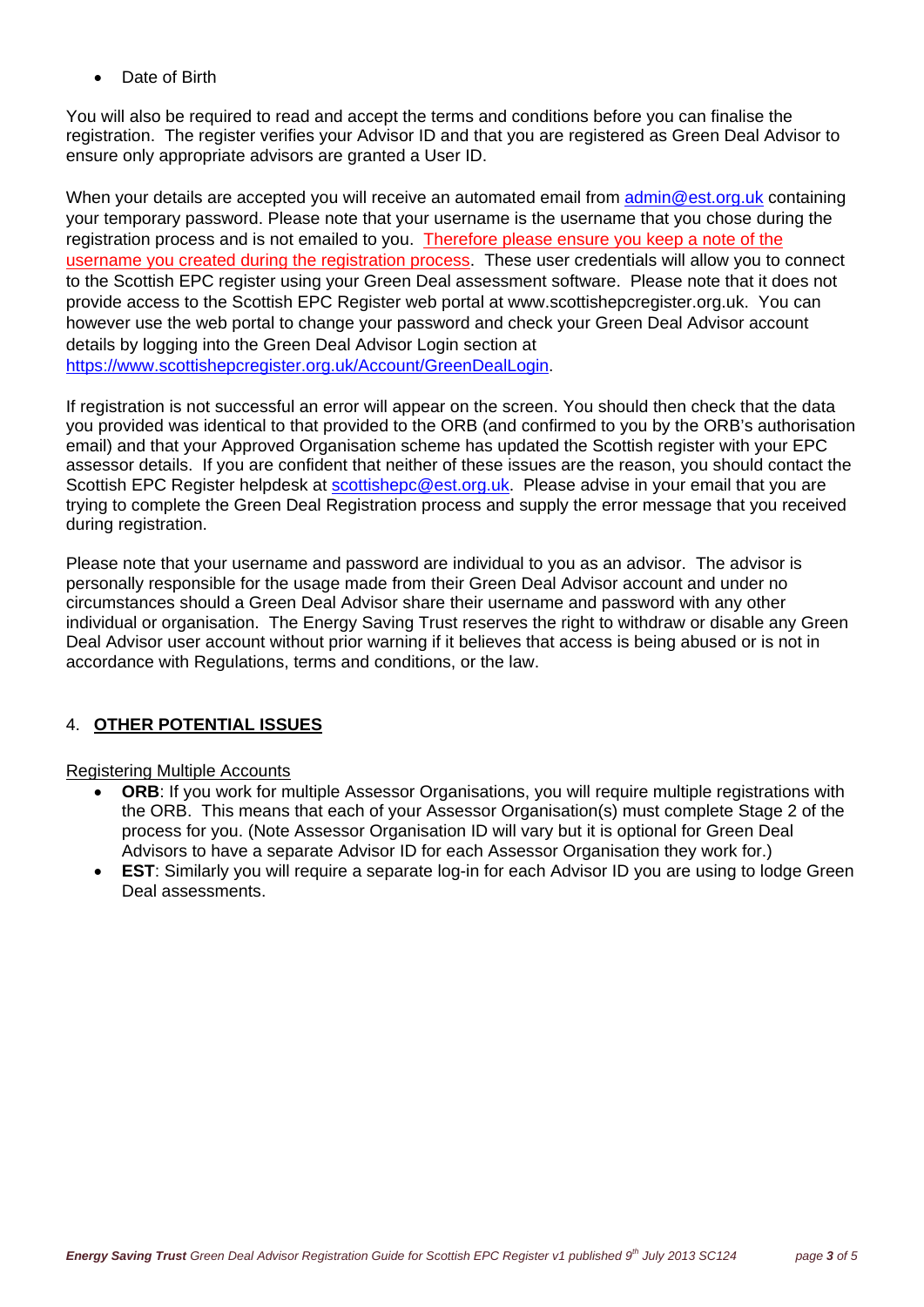# **Summary tick list**

| <b>Becoming a Green Deal Advisor</b>                                                                                                                     |  |
|----------------------------------------------------------------------------------------------------------------------------------------------------------|--|
| a) Qualify as an EPC Assessor in Scotland *                                                                                                              |  |
| b) Qualify as a Green Deal Advisor *                                                                                                                     |  |
| Register with an Approved Organisation in Scotland to receive your<br>C)<br>Advisor ID (same as an Assessor Membership Number used for<br>lodging EPCs). |  |
| d) If you are an existing EPC assessor your Green Deal Advisor ID is<br>the same as your existing Assessor Membership Number used for<br>lodging EPCs.   |  |
| Register with a Green Deal Assessor Organisation<br>e)                                                                                                   |  |

\*These may delivered as part of one training course

| 2 | <b>Registering with the Oversight and Registration Body (ORB)</b>                                                                                             |  |
|---|---------------------------------------------------------------------------------------------------------------------------------------------------------------|--|
|   | a) Provide Assessor Organisation with your Advisor ID (see 1 c above)                                                                                         |  |
|   | Ask your Assessor Organisation to register you via their Certification<br>b)<br><b>Body</b>                                                                   |  |
|   | c) Receive Assessor Organisation ID from Assessor Organisation                                                                                                |  |
|   | You will receive a confirmation email from the ORB once the process<br>d)<br>has been successful. This will contain the details you need for step 3,<br>helow |  |

| 3 | Lodging Green Deal Advice Reports (GDARS) on the EST's Scottish<br><b>EPC Register</b>                                                                                                                                                                                                                    |  |
|---|-----------------------------------------------------------------------------------------------------------------------------------------------------------------------------------------------------------------------------------------------------------------------------------------------------------|--|
|   | a) Create a Green Deal Advisor login using the details in the<br>confirmation email received from the ORB and the EST's Green Deal<br>Advisor Registration Guide. The Green Deal Advisor login is<br>required to use 3 <sup>rd</sup> party Occupancy Assessment software connected<br>to the EST Register |  |
|   | b) Input exactly the same information into the EST Registration page as<br>that provided to you by the ORB. Take a note of your username                                                                                                                                                                  |  |
|   | c) Upon successful registration, the EST Register password will be sent<br>to the email address you have registered with during step b                                                                                                                                                                    |  |
|   | d) If you work for multiple employers, each Assessor Organisation must<br>register you separately on the ORB                                                                                                                                                                                              |  |